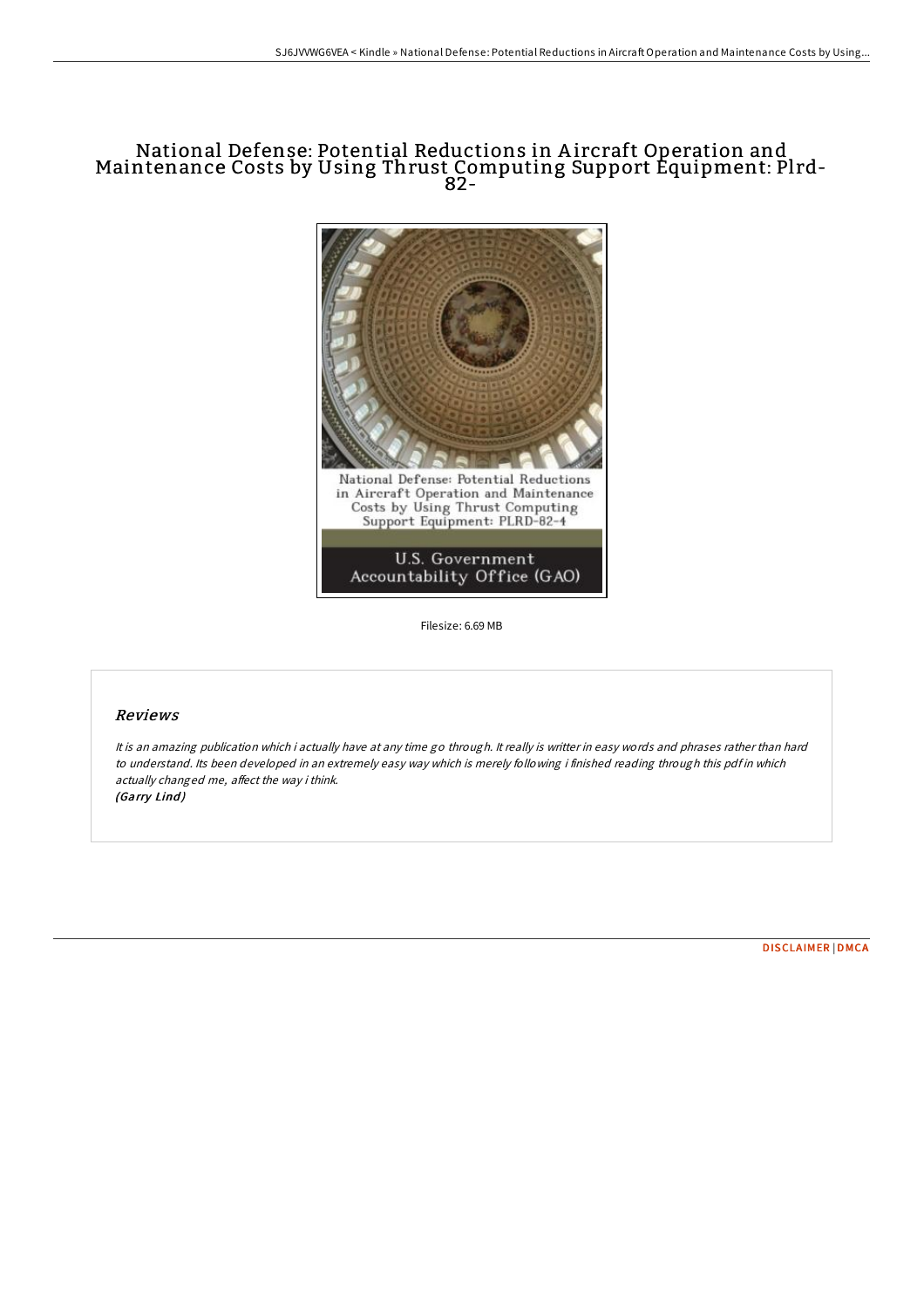## NATIONAL DEFENSE: POTENTIAL REDUCTIONS IN AIRCRAFT OPERATION AND MAINTENANCE COSTS BY USING THRUST COMPUTING SUPPORT EQUIPMENT: PLRD-82-



BiblioGov. Paperback. Book Condition: New. This item is printed on demand. Paperback. 22 pages. Dimensions: 9.7in. x 7.4in. x 0.1in.In response to a congressional request, GAO evaluated the Department of Defenses (DOD) efforts to save fuel and reduce maintenance costs on turbine jet engines through thrust and power management and studied the feasibility of using certain equipment which has the capability of measuring the thrust of engines while installed in aircraft. The analyses showed that the accurate measurement and setting of thrust for installed jet engines is of vital importance, not only for aircraft readiness and safety, but also for operation and maintenance cost reductions. Although test results indicate that a system is available that can perform such measurements, the services have not been using it. The Air Force conducted extensive tests of the thrust-computing support equipment that will measure thrust for installed J85-5 engines. Although the Air Force decided to implement the thrust-computing system for its J85-5 engines, the system may not be implemented due to a lack of funding. If funds are not made available soon, the system may never be implemented. If this occurs, the Air Force will lose millions of dollars already invested in the program, in addition to millions in projected savings. Furthermore, failure to implement the system may reduce aircraft readiness. The Navy has not performed any tests to determine whether its aircraft jet engines might benefit from such a system. According to the contractor, the system can offer similar significant benefits for Navy aircraft engines. This item ships from La Vergne,TN. Paperback.

旨 Read National Defense: Potential Reductions in Aircraft Operation and [Maintenance](http://almighty24.tech/national-defense-potential-reductions-in-aircraf.html) Costs by Using Thrust Co mputing Suppo rt Eq uipment: Plrd -82- Online

Download PDF National Defense: Potential Reductions in Aircraft Operation and [Maintenance](http://almighty24.tech/national-defense-potential-reductions-in-aircraf.html) Costs by Using Thrust Computing Support Equipment: Plrd-82-